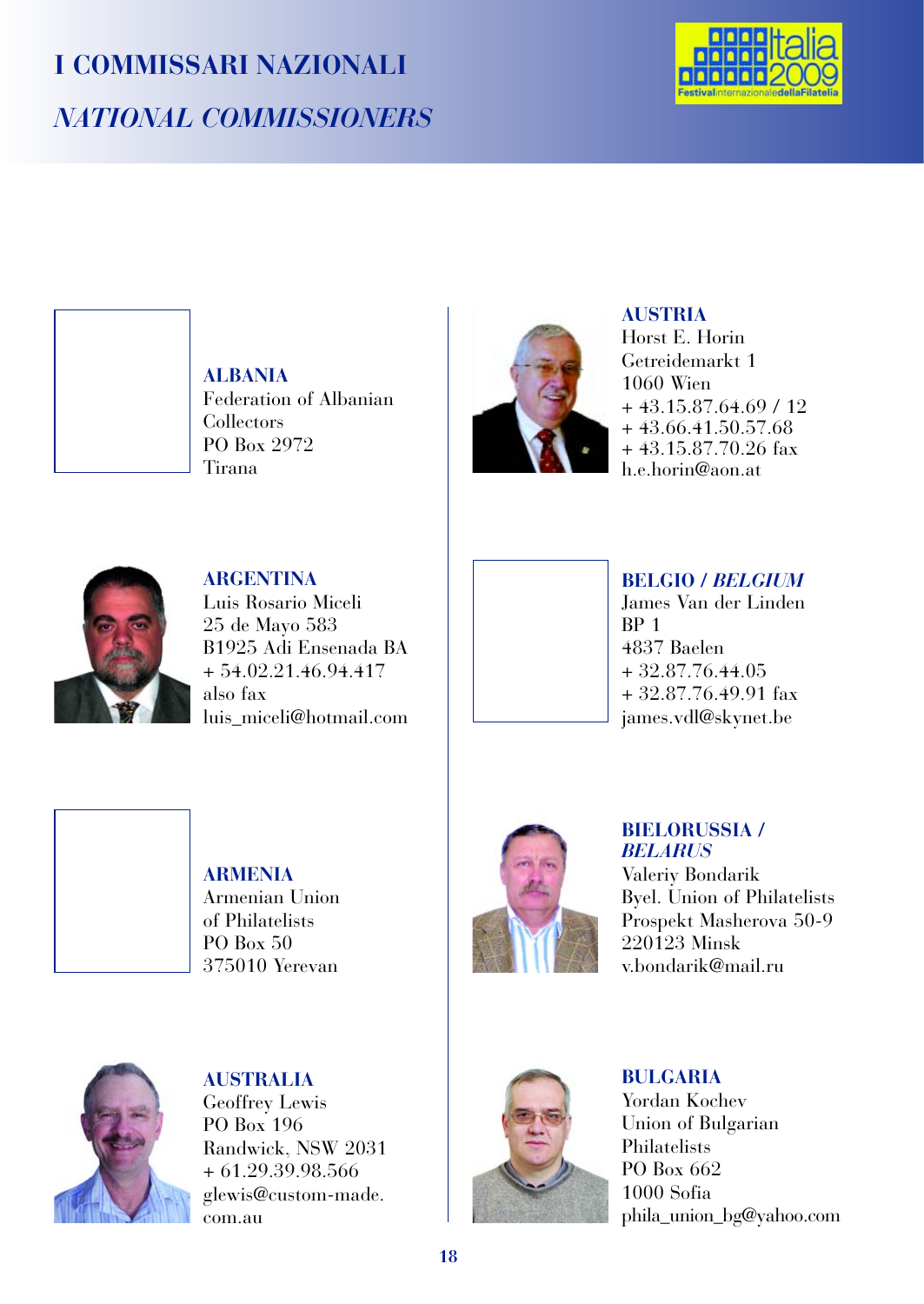

**CANADA** Jan J. Danielski 71 Gennela Square Toronto, ON M1B 5M7 + 1.41.62.83.20.47 jjad@rogers.com

*CZECH REPUBLIC* Václav Kopechy Petrzflova 3309/29 14300 Prag 412

 $+42.02.41.76.03.70$  a. fax + 42.06.04.12.31.25 kopecky@cgu.cz

**CECHIA /**



### **EGITTO /** *EGYPT*

Sherif Samra, 7 Aly Ibn Aby Taleb St, Geziret El Arab St, Mohandseen 12411, Cairo + 202.33.03.09.81/2/3 + 202.33.02.76.30 fax sherif.samra@gmail.com



# **ESTONIA**

Raivo-Kalle Klaus Kastani 8 Tallinn 10912 + 372.55.61.16.55 r.klaus@neti.ee



**CIPRO /** *CYPRUS* George Stavrinos Saripolou Str. 10 2401 Nicosia +357.22.35.00.14 +357.22.66.92.36 fax gnst13@gmail.com



**FINLANDIA /** *FINLAND* Juhani Pietilä Lapiokuja 3  $+358.40.76.58.539$ 21260 Raisio juhani.pietila@dnainternet.net



**CROAZIA /** *CROATIA* Julije Maras Croatian Phil. Federation Habdeliceva 2 POB 259 10001 Zagreb + 385.91.13.18.776 + 385.14.82.94.32 fax hfs\_cphf@yahoo.com



### **FRANCIA /** *FRANCE*

Yves Tardy F.F.A.P. 47 Rue de Maubeuge 75009 Paris + 33.14.28.55.025 + 33.14.46.30.139 fax ffap.philatelie@laposte.net



**DANIMARCA /** *DENMARK* Per Friis Mortensen Toftegårdvej 2 Hammerum 7400 Herning + 45.97.11.67.18 per.friis.mortensen@teknologisk.dk



### **GERMANIA /** *GERMANY*

Günther Korn Siegfriedstr. 23 53424 Remagen +49.26.42.90.07.40 +49.26.42.90.07.41 fax +49.16.09.15.84.440 KornG@t-online.de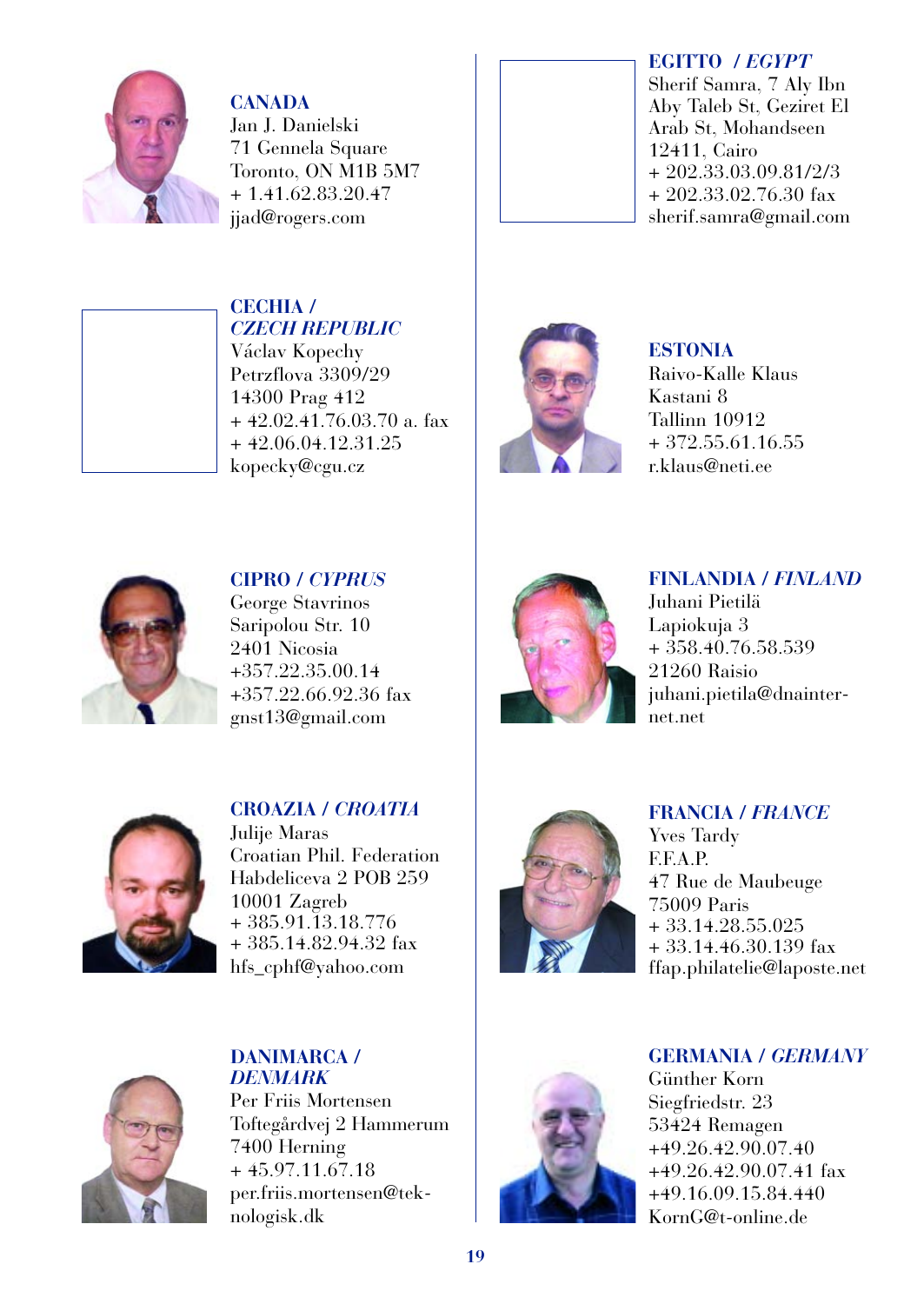

**GRAN BRETAGNA /** *GREAT BRITAIN* Richard West 39 Waverley Avenue Sutton, Surrey, SM1 3JX + 44.20.86.44.78.34

richjwest@btinternet.com



### **LITUANIA /** *LITHUANIA*



**GRECIA /** *GREECE* Pantelis Leoussis Agiou Dimitriou 12 144 52 Metamorphosi  $+30.21.02.82.51.34$ p\_leoussis@hotmail.com



### Eugenius Uspuras Lith. Energy Institute 3 Breslaujos 44403 Kaunas + 370.37.40.19.26 + 370.37.35.12.71 fax uspuras@mail-lei-it



**IRLANDA /** *IRELAND* Federation of Philatelic Societies of Ireland PO Box 5685 Dublin 4



### **LUSSEMBURGO /** *LUXEMBOURG*

Guy Jungblut 92, rue de Kehlen 8295 Keispelt + 352.30.85.58 peifjung@pt.lu



# **ISRAELE /** *ISRAEL*

Nir David 53/2 Weizman St. Natania + 972.98.84.78.48



### **MONTENEGRO**

Tomo Katuric Kamenari, 85343 Bijela + 382.88.673.621 + 382.69.43.40.36 + 382.88.35.33.10 fax tomokaturic@cg.yu



**ITALIA /** *ITALY* Giulio Filippo Bolaffi via Cavour 17 10123 Torino + 39.01.15.57.63.00 commissioner@bolaffi.it

**NORVEGIA /** *NORWAY* Ivar Sundsbö Tyslevkroken 9 B 1163 Oslo  $+47.22.29.07.43$  $+47.22.35.79.43$ + 47.22.35.20.55 fax iv-su@online.no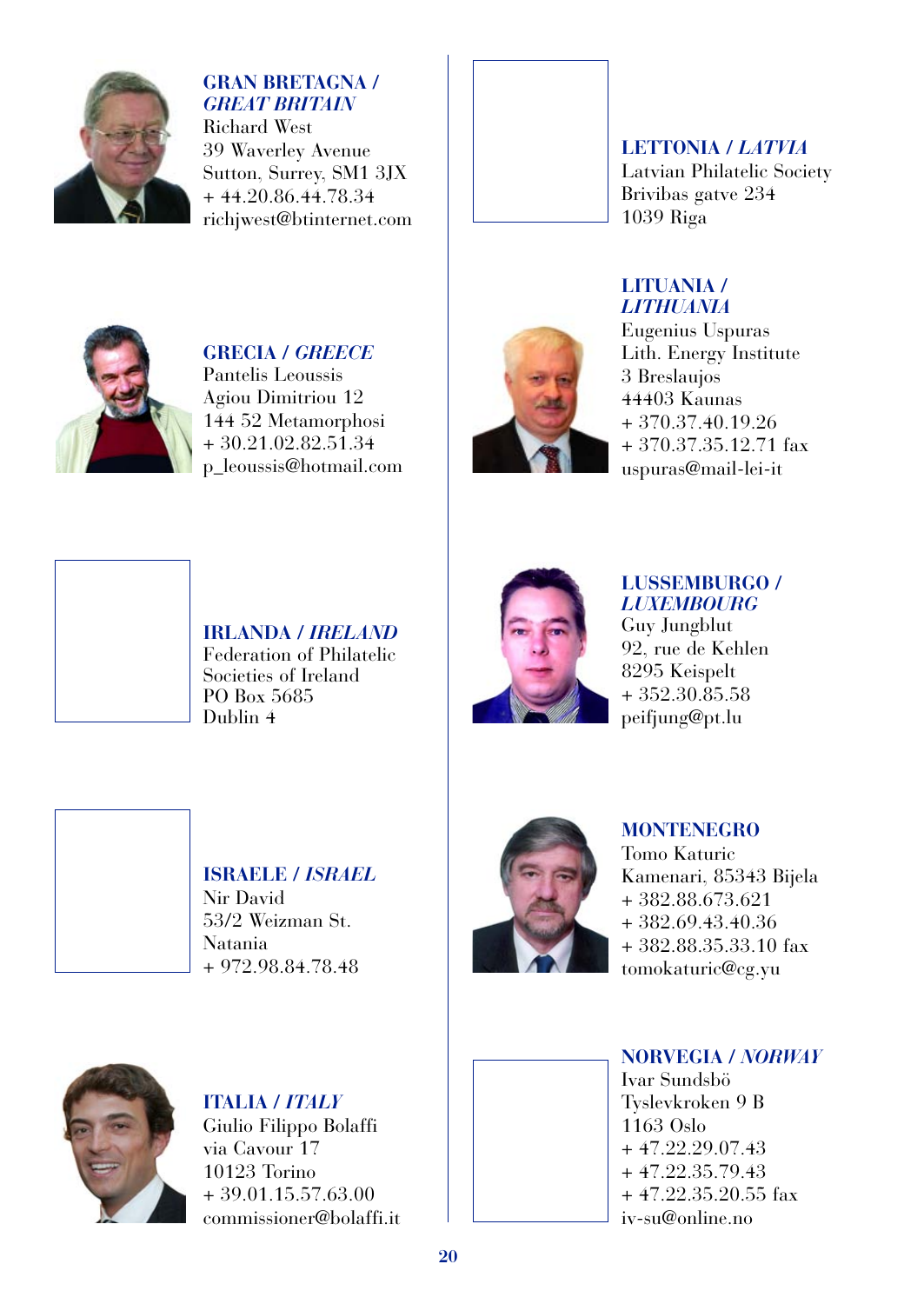

### **OLANDA /** *NETHERLANDS*

Max Plantinga Ottolandstraat 6 2729 De Zoetermeer + 31.79.36.19.250 max\_plantinga@hotmail.com

### **POLONIA /** *POLAND*



Antoni Kurczynski Polish Filatelic Federation Al. 3 Maja 12 00-391 Warsaw + 48.22.62.52.052 also fax zgpzf@poczta.onet.pl



### **SERBIA** Milan Radovanovic rue J. Gagarina 255/62 11070 N. Belgrade +381.11.22.77.555 radmi@eunet.rs



### **SLOVACCHIA /** *SLOVAKIA*

Peter Osusky Palisady 32 811 06 Bratislava  $+421.25.92.44.227$ osusky@rec.uniba.sk



**PORTOGALLO /** *PORTUGAL* Pedro Vaz Pereira F.P.F. Av. Almirante Reis 70-3º 1150-020 Lisboa + 35.12.18.12.55.08 fax fpf-portugal@netcabo.pt



**SLOVENIA** Branko Morencic Rado Simoniti 10 5101 Nova Gorica + 386.53.33.26.77 + 386.31.35.30.36 branko\_morencic@t-2.net.



**ROMANIA** Leonard Pascanu Strada Boteanu nr. 6, Sector 1 010027 Bucuresti  $+40.74.45.00.566$ + 40.21.31.04.004 fax julietapascanu@yahoo.com



**SPAGNA /** *SPAIN* José Ángel Campo Poeta León Felipe, 5 50018 Zaragoza + 34.97.65.22.950 + 34.65.80.26.069 jacampoh@hotmail.com



**RUSSIA** Vyacheslav Klochko, UFR Tverskaya St. 12, str. 2 101999 Moscow K-9 + 70.95.22.99.329 + 70.95.20.92.466 fax klochko2000@mail.ru



**STATI UNITI D'AMERICA /** *USA* Stephen Reinhard PO Box 110 Mineola NY 11501 + 1.51.62.94.09.23 sreinhard@oponline.net